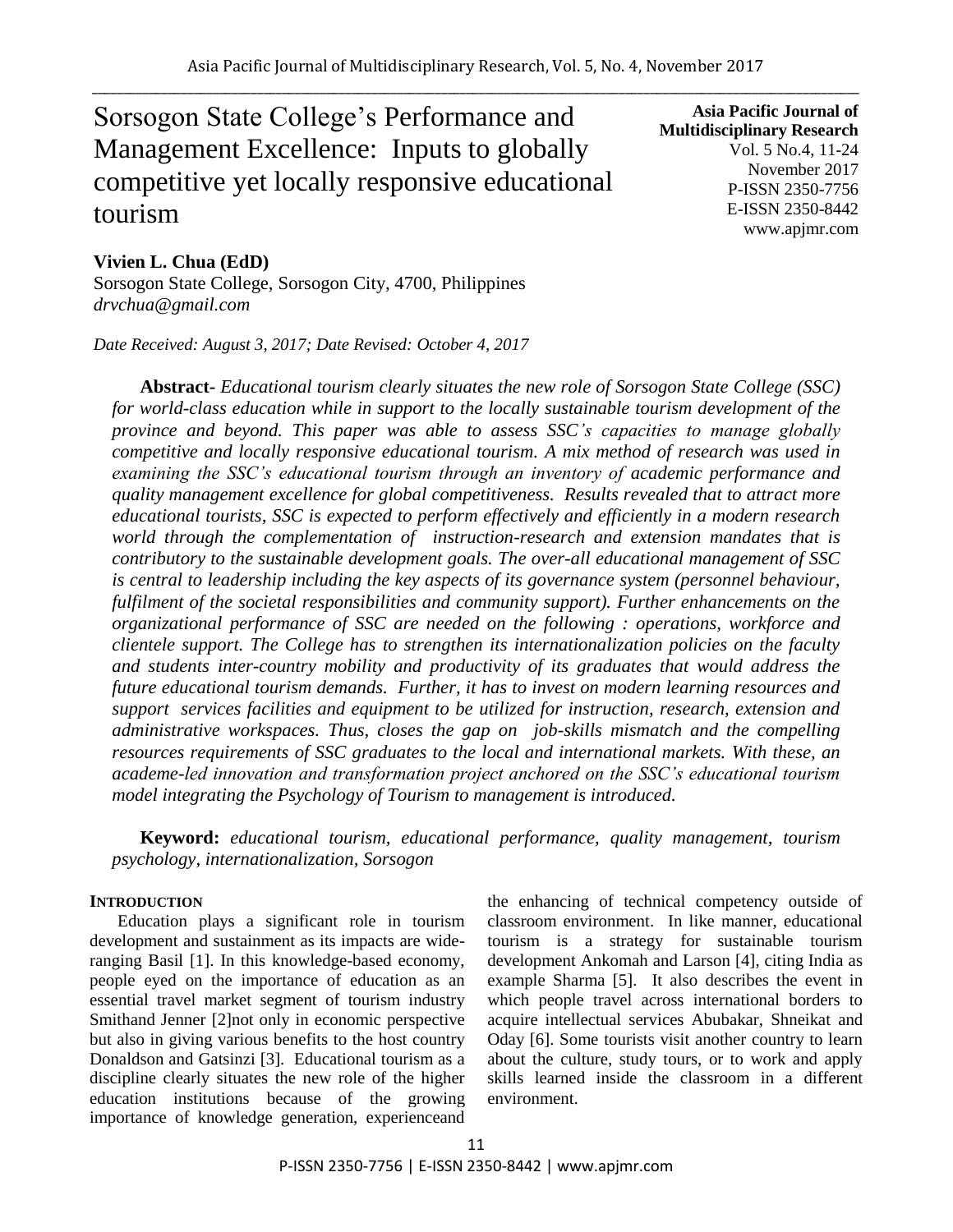The psychological impact of educational tourism has surfaced the pressing need to create "world-class" universities. Governments have put the development of competitive higher education and research systems at the heart of their national economic strategies The Times Higher Education [7]. Former Russian President Putin made it a key policy objective to elevate the five Russian universities into the top 100 of the *[Times Higher Education](http://www.timeshighereducation.co.uk/world-university-rankings/2013-14/world-ranking)* World University [Rankings](http://www.timeshighereducation.co.uk/world-university-rankings/2013-14/world-ranking) by 2020 and similarly Japan President Abe directs that there should be 10 Japanese universities in the world top 100 by 2023 Timeshighereducation.com[8]. Parallel to these, Sheldon, Fesenmaier and Tribe [9] spearheaded the Tourism Education Future's Initiative (TEFI) to boost tourism education. World class universities open their doors for educational tourists. In the widest sense, educational tourism's role is significant in raising world class academic standards Smith[10].

At present, the University of Dubai has been at the forefront in embracing the prospects and gaining advantages in investing on educational tourism. The Psychological motivations for these type of tourism activities include: cultural altruism, language learning desire, image of host country, job prospects, quality and reputation Abubakar et.al.,[11]. For Simmons [12] if a university aspires to become a world class institution, its mission and vision are aligned to local societal goals; quality, academic rigour and knowledge generation; and the institution should be progressive, future facing and values academic freedom. For Salmi [13] world class universities are characterized by : 1) the quality of leadership and strategic vision; 2) proper sequencing of plans to reach the proposed goal on establishing flagship universities; and 3) considering the internationalization dimension. Salmi [14], however, opined that:

*"Adopting the goal of building world-class universities does not imply, however, that all universities in a given country can be or should aspire to be of international standing. A more attainable and appropriate goal would be, rather to develop an integrated system of teaching, research and technology-oriented institutions that feed into and support a few centers of excellence that focus on value-added fields and chosen areas of comparative advantage and that can eventually evolve into worldclass institutions."*

Locally, various educational reforms in the Philippine Higher Education Institutions (HEIs) are directed towards embracing the prospects of globalizing education. The future of Sorsogon State College(SSC) is anchored on this internationalization prospect to remain relevant with the fast changing global economies and educational tourism trends. Thus, the Commission on Higher Education (CHED)spearheads academic reforms on advancing a locally responsive and globally competitive Philippine Higher Education System CHED [15]. In addition, the CHED –DBM SUC Levelling criteria Joint Circular No 1. s. 2016 is implementing the outcomesbased approach to evaluation and monitoring of the higher education institutions (HEls). It also advocated that all the Philippine HEIs should be at par with the quality and standards of the Association of South East Asian Network (ASEAN) standards, the ASEAN Quality Reference Framework (AQRF), ASEAN Quality Assurance Network (AQAN), and the ASEAN University Network (AUN).With this, a Republic Act No. 9013 has established the Philippine Quality Award PQA [16] in order to encourage institutionsin the Philippines to attain excellence in quality management, effective practice of quality systems making significant improvements in the quality of their goods and services and organizational performance.

In reviews, only Iloilo City in the Philippines had positioned itself as an educational tourism destination. The local government plans to transform this city into an educational tourism destination for international students, an education destination for students from around the world if plans push through (www.cebuphilippines.net [17]. Although various reforms in the Philippine education has been introduced by CHED for the past years that is geared towards leveraging the academic standards for the ASEAN integration and internationalization. As the future investment plans of the Sorsogon provincial government embarks on sustainable tourism, Chua [18] considered highlighting the perspective of Psychology of Tourism for human development which would lead to socioeconomic prosperity and sustainable development.

Like all other state universities and colleges in the Philippines, SSC aspires to deliver world-class education and service. The proponent believes that with the growing number of millennial tourists visiting the place, education is becoming an important part of the leisure environment, creating new demands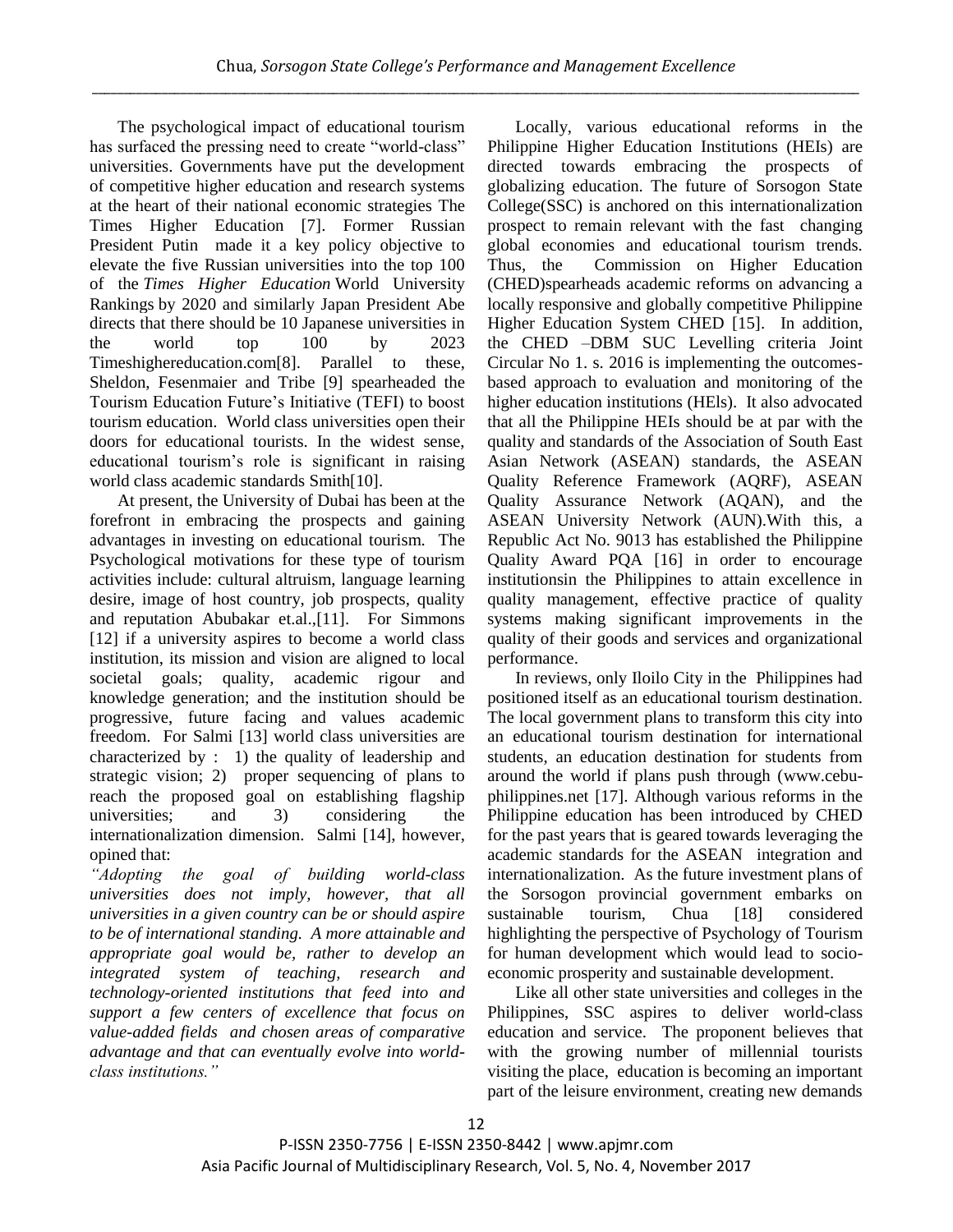for leisure products which have an educational or learning component Krippendorf[19]; Craig-Smith and French[20]; Ayala[21]. The internationalization trajectory of the College has started from aligning its academic disciplines contributory to the sustainable tourism agenda of the President Duterte's administration. A recently Board of Trustees (BOT) approved curriculum in Tourism Management provides a significant purpose as to how the academe could help the region achieve structural and economic progress reflecting the Psychology of Tourism and theories Simkova[22]."Glocalization" (global thinking and acting in the local setting) is the key to promote the enrichment of the academic and research environments, investment in human capital and infrastructure, quality assurance accreditation, collaboration and partnerships and innovative processes are the important considerations to make the local development plans sustainable and at par with the global standards Mojica[23]. With these, the preparations for educational tourism involves the development of the educational system as a whole to create a global tourist destination Bastaki [24].

# **OBJECTIVES**

This study aimed to analyze the case history and progress of Sorsogon State College(SSC) through an educational tourism inventory and assess the over-all capacities formanaging educational tourism in the province of Sorsogon, Philippines.Specifically, it aims to 1) describe the SSCs academic profile and quality and relevance of educational programs;2) determine the readiness of SSC administration for internationalization standards based on the Philippine Quality Assurance Education Criteria for Performance Excellence™; 3) analyze thechallengescurrently faced by the College adherence to the educational performance excellence assessment criteria; and 4) propose a world-class academe-led innovation and transformation project in support tothe sustainable local tourism development of Sorsogon, Philippines.

# **MATERIALS AND METHODS**

A mixed method of research was used in this study. The data mining and documentary analysis were the primary strategies conducted to answer the first objective, third and last objectives of the study using descriptive method. The CHED memorandum 46, series 2012 reinforced the benchmarked criteria for the Philippine higher education quality standards.For the second objective, the self-assessment survey form of the Philippine Quality Award (PQA) Education Criteria for Performance Excellence™ was utilized to benchmark on the management capacities of SSC on educational tourism, based on the seven strategy categories, namely: Leadership; Strategic Planning; Customer Focus; Measurement Analysis and Knowledge Management; Workforce focus; Operations Focus and Results. The validated form was based on the Baldridge Award Performance Excellence Criteria PQA [25] which is of international standards. The strategy themes assessed with low ratings were translated as the challenges faced by the College in the attainment of quality academic performance excellence. It served as the basis for SSC's case study analysis. A case study is an intensive analysis of an individual, unit (as a person or community) stressing developmental factors in relation to environment (merriam-webster) [26]. As an output, the proponent espoused a higher education innovation and transformation project showcasing a SSC Educational Tourism Model.This would bring about qualitative transformation through exposures to SSC practicum laboratories that would address the challenges faced by its clientele beneficiariestowards world –class experiential education practice. For Singh [27] qualitative transformation is for futureoriented education planning which involves no less than a "double leap" in order to move ahead in the qualitative measures of the system.

# **Respondents of the Study**

A total of 23 out of the 29 (79.31%) instigated administrative management leadersof the College served as the respondents whose answers in the survey supplemented the veracity of the study. They are purposively selected based on their management positions as top- 3.45%; middle-68.97% and low management heads-6.90% attending deliberations in the monthly administrative council and quarterly research and extension council meetings.

# **Data**

The primary data includes the accomplishment reports of the College for three academic years(June 2014-March 2017); quality recordsand the academic profile of SSC based on the three (3) mandates: instruction , research and extension and other educational management support structures and facilities. Another includes the interviews conducted

P-ISSN 2350-7756 | E-ISSN 2350-8442 | www.apjmr.com Asia Pacific Journal of Multidisciplinary Research, Vol. 5, No. 4, November 2017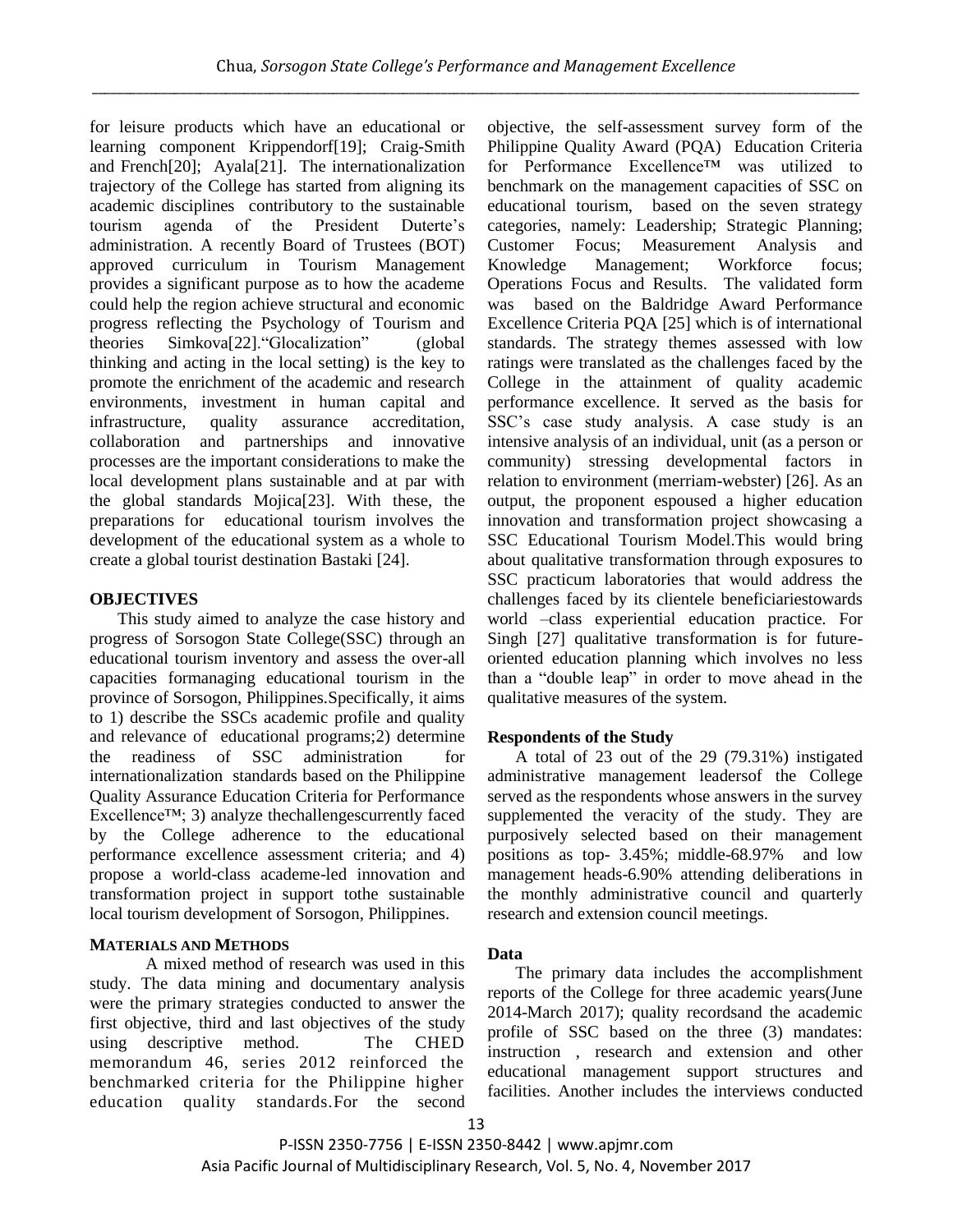to the administrative management on the most pressing challenges faced by the College administration obtained through focused group discussions and deliberations during management meetings together with the self-assessment survey of the College's educational performance based on the PQA instrument. The data were categorized based on the objectives of the study. The output of which was an innovative project for internationalization creating a SSC Educational Tourism model integrating educational psychology and sustainable tourism in the context of unique local community educational tourism experience.

# Academe-led SSC Educational Tourism Model

The proponent believed that as the majority of educational tourists are millenials, the people's desire to infuse learning and fun in an academic experience plus an attractive standards quality academic institution are the inherent powers of educational tourism behavior. This SSC's conceptual model for education was grounded upon converging thethree (3) theoretical applications of Psychological perspectives in tourism. The Stebbins [28] Serious Leisure Perspective (SLP) which introduces a new scholarly field anchored on the positive Psychological and Sociological perspectives; special interest tourism of Read [29] described as rewarding, enriching, adventuresome, learning (REAL) experiences; and the Leisure-Education Hybrid of Smith and Jenner [30] which underscored the psychographic variables such as values, attitudes and lifestyle of educational tourists or travellers. Thus, the SSC Educational Tourism model has integrated the psychographic segmentation approach to the local educational tourism learning experiences that is uniquely innovative and aligned to the promotion of sustainable local tourism program of Sorsogon province, Philippines.

## **RESULTS AND DISCUSSION 1. Academic Profile and over-all quality and relevance of academic programs**

The Sorsogon State College (SSC) is the former Sorsogon College of Arts and Trades (SCAT), which was founded in 1907 as a Provincial Trade School. SSC was converted into a state college by virtue of RA 7666 on December 30, 1993. It envisions to become a university with a culture of excellence in developing globally competitive and values-oriented leaders and professionals. Its mission is to provide industry-relevant programs that are anchored on a culture of research and entrepreneurship for the development of Sorsogon and beyond. It is situated at the heart of the Sorsogon province, Philippines. Being the first and only state college in the province, its primordial responsibility is to serve as the provincial arm in country-side development. SSC has four campuses (Figure 1) namely: Sorsogon City Campus specializing in education, technology and engineering prgrams in Sorsogon City; Castilla Campus specializing in Agriculture programs in Castilla, Sorsogon; Bulan Campus specializing in Information Technology and Management in Bulan, Sorsogon, and Magallanes Campus specializing in Fisheries in Magallanes, Sorsogon. Each having specialized programs catering to the needs and future demands of the province including the School of Graduate Studies (SGS).

As shown in Table 1, there are 37 curricular programs offered by the College with 58 majors. Out of eight post-graduate programs, five of which are in doctorate degree level while the remaining three are in the masteral level. This qualifies to the CHED criterion on Degree Programs 1.1 which states the qualification standard "*that the University offers at least twenty(20) academic degree programs (undergraduate and graduate degree levels); 1.2 six graduate degree programs; 1.3 at least one doctoral program in three different fields of study."*

The College has been categorized as Level–IV College in the State University and Colleges (SUC) Regional Report. With the support of the Association of Accrediting Chartered Colleges and Universities in the Philippines (AACCUP), Inc. as its accrediting body, out of 37 Board of Trustees (BOT) approved curricular programs, the College has 3 re-accredited and 1 accredited programs for Level III. For Level II, 1 accredited program and 11 re-accredited programs. For Level I, 5 accredited programs and 3 reaccredited programs; while two programs are on candidate status. Most of the programs without the CHED's certificate of program compliance (COPC) are the newly offered ones and those which already had existed prior to the said policy standards. The College has been preparing for the International Organization for Standardization (ISO) and Institutional Sustainability Assessment (ISA) accreditations for quality assurance and quality systems improvement.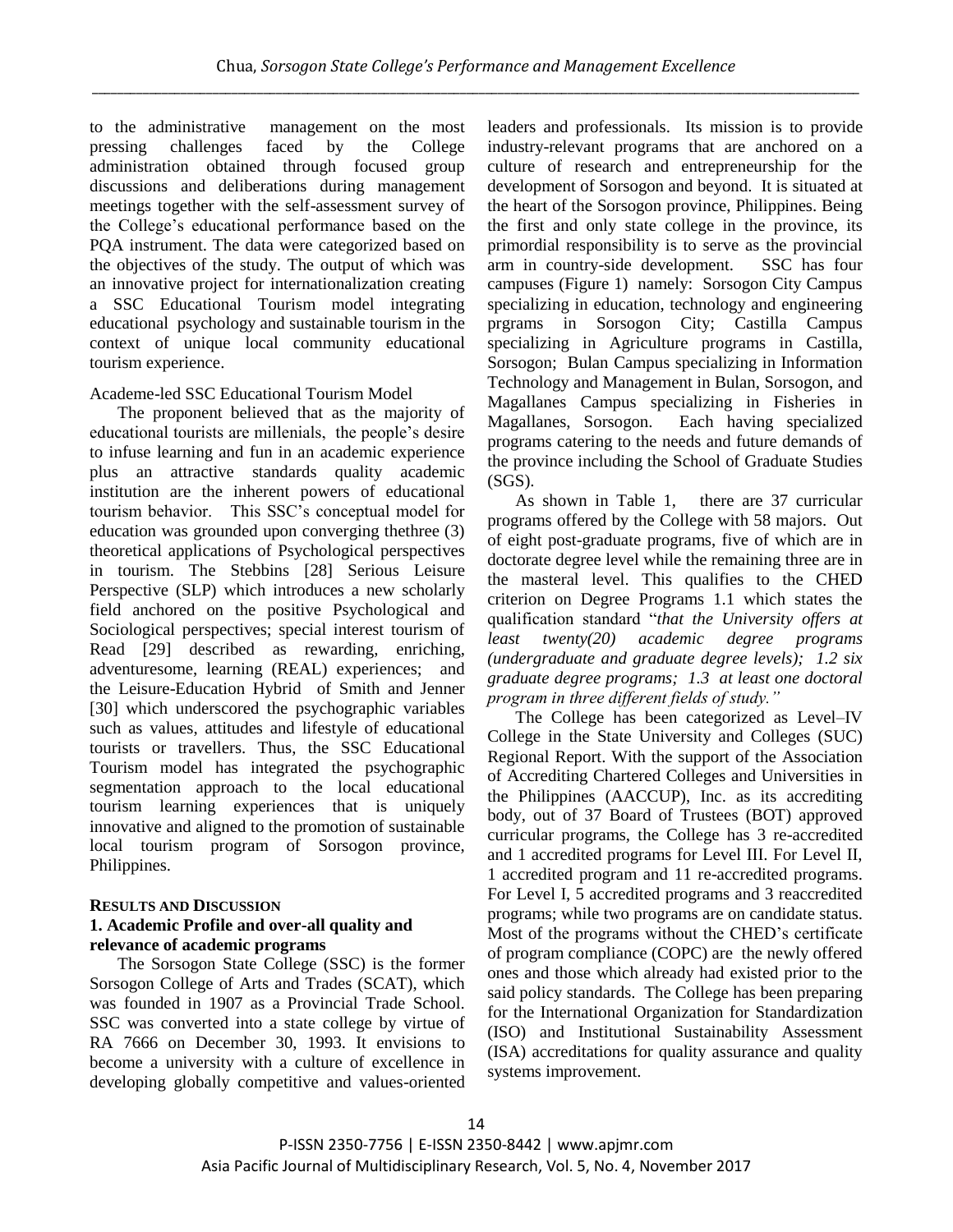| radio 1.Quality and Kelevance of BBC 37 Readenne 1 rograms<br><b>Degree Programs</b> | <b>Major</b>   | <b>AACCUP</b> Accreditation | <b>With BOT</b><br><b>Resolution</b> | With<br><b>CMO</b> | With<br><b>COPC</b> |
|--------------------------------------------------------------------------------------|----------------|-----------------------------|--------------------------------------|--------------------|---------------------|
| <b>Professional Programs:</b> (f=8)                                                  |                |                             |                                      |                    |                     |
| PHD Math Education*                                                                  | 1              |                             | 1                                    | 1                  | $\theta$            |
| Doctor in Public Administration *                                                    |                |                             |                                      | 1                  | $\theta$            |
| PhD in Filipino*                                                                     |                |                             |                                      | 1                  | 0                   |
| PhD in Language Education*                                                           |                |                             |                                      | 1                  | 0                   |
| EDD in Ed. Leadership & Mgmt*                                                        |                |                             |                                      | 1                  |                     |
| <b>MAED</b>                                                                          | 3              | Level II-Re-accredited      |                                      |                    |                     |
| <b>MAT</b>                                                                           | $\overline{c}$ | Level II-Re-accredited      |                                      |                    |                     |
| <b>MAM</b>                                                                           | 2              | Level II-Re-accredited      |                                      |                    |                     |
| Sub Total                                                                            | 12             |                             | 8                                    | 8                  | 3                   |
|                                                                                      |                |                             |                                      |                    |                     |
| <b>Sorsogon City Campus (f=12)</b>                                                   |                |                             |                                      |                    |                     |
| <b>BSED</b>                                                                          | 6              | Level III-Re-accredited     | 1                                    | 1                  | 1                   |
| <b>BEED</b>                                                                          | 1              | Level III-Re-accredited     |                                      |                    |                     |
| <b>Bachelor of Technology</b>                                                        | 9              | Qualified for Level III     |                                      | 0                  | $\Omega$            |
| <b>BS</b> Architecture                                                               |                | Level II-Re-accredited      |                                      |                    | 0                   |
| <b>BS CE</b>                                                                         |                | Level II-Re-accredited      |                                      | 1                  |                     |
| <b>BSEE</b>                                                                          |                | Level II-Re-accredited      |                                      | 1                  |                     |
| <b>BS ME</b>                                                                         |                | Level II-Re-accredited      |                                      | 1                  |                     |
| <b>BTTE</b>                                                                          | 3              | Level I-Accredited          |                                      | 1                  |                     |
| <b>BS</b> Accountancy                                                                |                | Candidate Status            |                                      |                    |                     |
| BS in Food Services Technology*                                                      |                |                             |                                      |                    | $\theta$            |
| BS in Tourism Management*                                                            | 1              |                             |                                      |                    | $\theta$            |
| BS in Hotel & Restaurant Mgmt*                                                       | 1              |                             |                                      | 1                  | $\Omega$            |
| Sub Total                                                                            | 27             |                             | 12                                   | 11                 | 7                   |
| <b>Bulan Campus (f=9)</b>                                                            |                |                             |                                      |                    |                     |
| <b>BS</b> in Management                                                              | 1              | Level II-Re-accredited      | 1                                    | 1                  |                     |
| <b>BS</b> in Comp Science                                                            |                | Level II-Re-accredited      | 1                                    | 1                  |                     |
| <b>BS</b> in Accountancy                                                             |                | Level I-Re-accredited       |                                      | 1                  |                     |
| <b>BS</b> in Information Technology                                                  |                | Level I-Re-accredited       |                                      | 1                  |                     |
| <b>BS</b> in Information Systems                                                     |                | Level I-Re-accredited       |                                      |                    |                     |
| <b>BS</b> Entrepreneurship                                                           |                | Level I-Accredited          |                                      | 1                  |                     |
| <b>BS</b> in Accounting Technology                                                   |                | Level I-Accredited          |                                      |                    |                     |
| <b>BTTE</b>                                                                          | 2              |                             |                                      | 1                  |                     |
| <b>BSE</b>                                                                           | $\overline{c}$ | Level I-Accredited          |                                      |                    |                     |
| Sub Total                                                                            | 11             |                             | 9                                    | 9                  | $\mathbf{Q}$        |
| <b>Magallanes Campus (f=3)</b>                                                       |                |                             |                                      |                    |                     |
| <i>BEED</i>                                                                          | 1              | <b>Candidate Status</b>     | 1                                    | 1                  |                     |
| <b>BS</b> Fisheries                                                                  |                | Level III                   |                                      |                    | 1                   |
|                                                                                      | 1              |                             | 1                                    | 1                  | 1                   |
| 2 yr Micro-Computer Servicing                                                        |                |                             | 1                                    |                    |                     |
| Sub Total                                                                            | $\overline{2}$ |                             | 3                                    | $\overline{c}$     | $\overline{2}$      |
| Castilla Campus (f=5)                                                                |                |                             |                                      |                    |                     |
| <b>BS</b> Agriculture                                                                | $\overline{c}$ | Level I Accredited          | 1                                    | 1                  | $\mathbf{I}$        |
| <b>B</b> in Agri Technology                                                          | 1              | Level II Accredited         | 1                                    | 1                  | 1                   |
| <b>BS Agri Development</b>                                                           | 2              | Level II Re-Accredited      |                                      | 1                  | $\theta$            |
| <b>BS</b> Vet. Technology                                                            | 1              | Level II Re-Accredited      |                                      | $\theta$           | $\theta$            |
| Diploma in Agri Tech                                                                 | ٠              |                             | 1                                    |                    |                     |
| Sub Total                                                                            | 6              |                             | 5                                    | 3                  | $\overline{2}$      |
| Over-all Total $(f=37)$                                                              | 58             |                             | 37                                   | 33                 | 23                  |

Table 1.Quality and Relevance of SSC's Academic Programs

*\*Newly offered programs*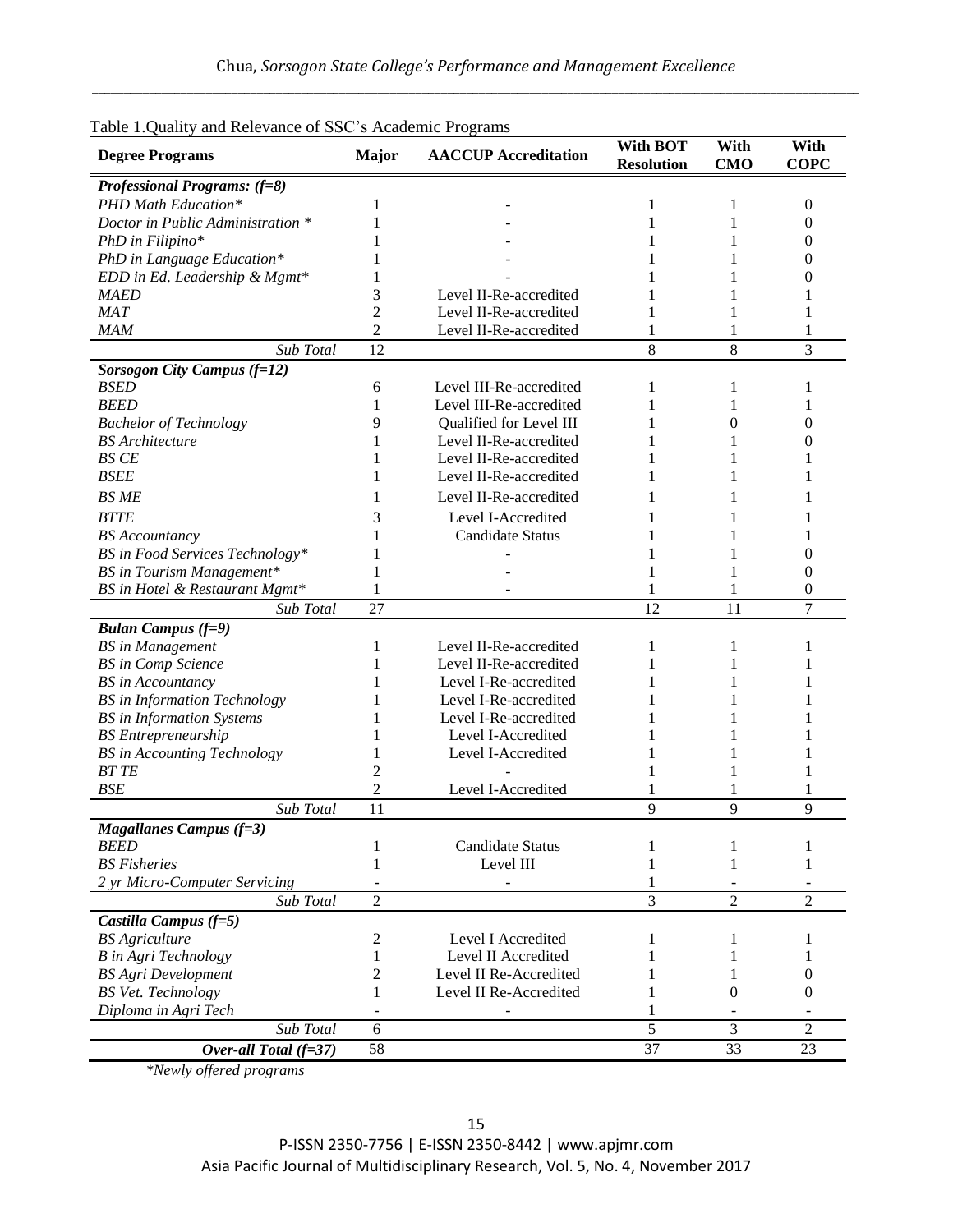SSC adheres to the 1:33 faculty-student ratio. With the growing average student population of 8,062 for School Year (SY) :2014-2015; it escalated in number to 8,565 (6.26%) for SY: 2015-2016 and decreased to 8,424 (-1.65%) for SY: 2016-2017. For the graduates, record shows that there was an increase to 1,706 (1.55%) for SY: 2014-2015. However, a decline was recorded to 1,417 (-13.42%) for SY : 2015-2016 and recovered slowly to 1,537 (8.47%) for SY: 2016-2017 respectively. These erratic trend in enrolment for the past three years are due to the implementation of the changing reforms in the Philippine Educational System, the K-12 transition and the new offerings in the technical vocational courses which attracted the high school graduates for the past years. The result for the SSC students' enrolment are in compliance with the CHED's quality standards *2.1 The university has enrolees in at least twenty(20) academic degree programs; 2.2 enrolees in at least six graduate programs; and enrolees in at least one(1) doctoral program in three different fields of study.* For Hapin et al. [31] SSC has to produce graduates who manifest the expertise for professional practice and discovery of new knowledge.

Despite this dismal effect on SSC's enrolment trends and survival rates, the College has maintained an escalating record of board examination top notchers in the fields of Engineering and Education yearly. It has sustained its 100% passers in the Technical Vocational Competency Assessments since year 2000. Out of the nine board programs, the courses that occupy the highest number of average passing percentage for the past 3 years (SY: 2014- 2016), the College of Accountancy ( 70.46%) ; Mechanical Engineering (64.43%); Electrical Engineering (60.03%); Architecture (58.10%); and Elementary Education (49.57%).

As to the curriculum requirements, 100% of the undergraduate programs in SSC require the submission of thesis/ project / research paper as part of the curriculum . The CHED requires 50% of the undergraduate programs based on the criteria.

For the faculty qualifications, 100% of the full time permanent faculty members have the relevant degrees in the subject that they handle. Also, 100% of the fulltime permanent faculty members who handle the core subjects of licensed programs have the relevant and appropriate professional licenses. All the SSC faculty members teaching in the doctoral programs are plantilla items. And, 100% of the fulltime permanent faculty members teaching in the doctoral programs have the relevant doctoral degrees as required by CHED. Also, 100% of the fulltime contractual faculty members have the relevant degrees, in the subject areas they handle. All the fulltime contractual faculty members handling the core subjects of licensed programs have relevant professional licenses. All (100%) of the part-time faculty members have the relevant degrees in the subject areas they handle; have relevant and appropriate professional licenses. Only one part-time faculty member teaches in the doctoral program but he has a relevant doctoral degree. To sum it all, the SSC faculty qualifications are compliant to the CHED's academic relevance and quality standards for academic excellence.

Currently, out of 203 faculty members SSC has 31(15.27%) doctorate degree holders; 136( 67%) masters degree holders; and 36 (17.73%) baccalaureate degree holders mostly specializing in the fields of education for the undergraduate, management/ education degrees in the master's and doctorate degree programs. In terms of faculty ranking, there are eight (3.94%) plantilla faculty in the professor level; 45( 22.17%) in the associate professor level; 41 (20.20%) in the assistant professor level; and 109( 53.69%) in the instructor level.

# *1.1 Quality and Relevance of Research and Community Extension Services*

In the year 2016, there were 98 fulltime faculty researchers who have completed research projects, presented in the national/ international research conferences, and had published either in peer reviewed, CHED accredited or ISI/Scopus indexed journals and received SSC incentives or awards. This sets the new record of 46.27% increase from the previous year 2015, having 67 (41.79%) fulltime faculty researchers as defined in the typology CHED (CMO 46 s. 2012). The average percentage of the fulltime faculty members for the last five years as evidenced by refereed publications, presentations and awards is 23.68%. These include the faculty members who have completed researches and are actively involved in research and development activities from school year 2012 to 2016.

The College has a viable research program in disciplined and multidisciplinary areas of study that produce new knowledge as evidenced by refereed publications; citations; inventions and patents. However, it is in this mandate that the College needs to dwell on to become a world-class research academic institution and at least be known and acknowledged by the leading universities in ASIA and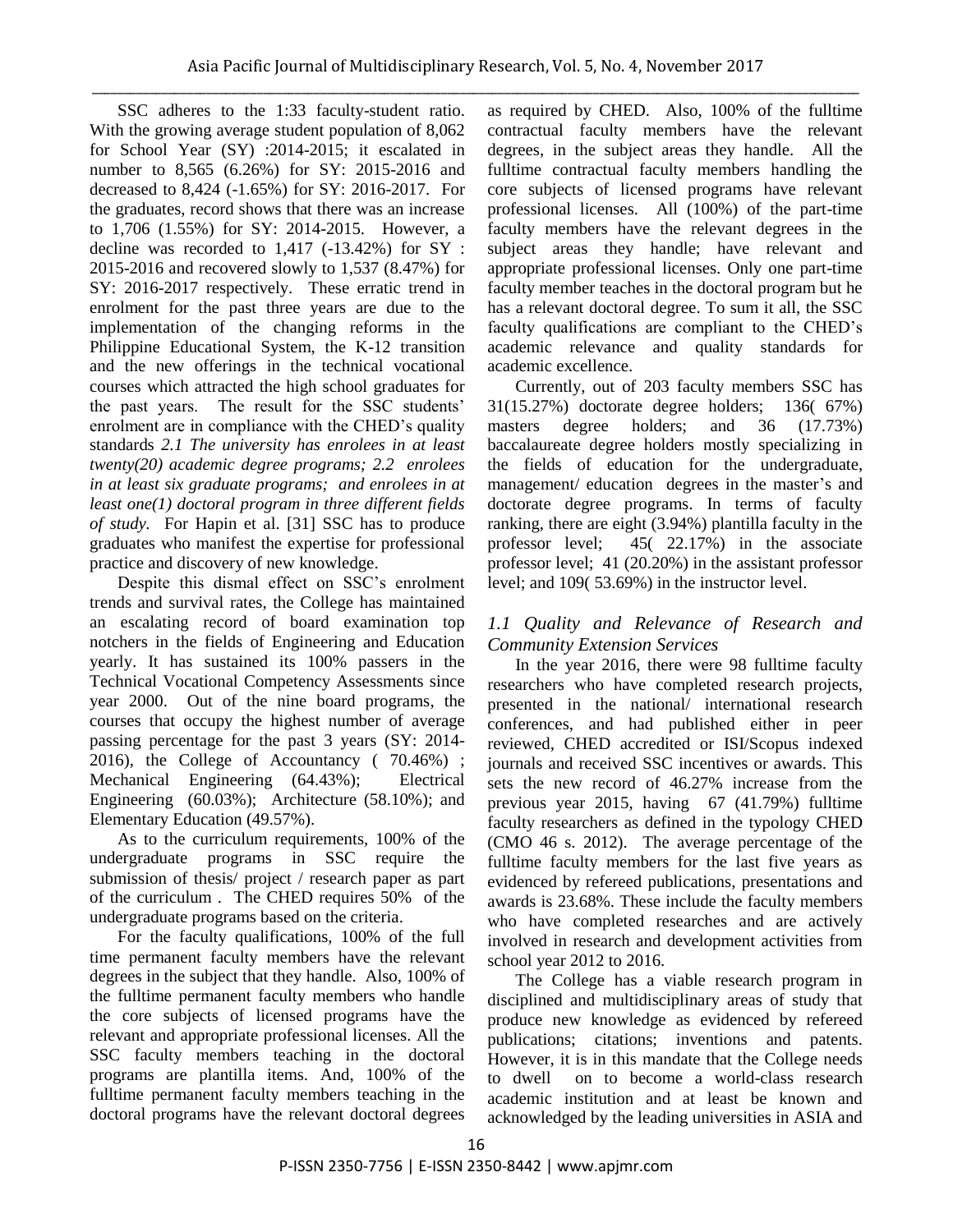the world. Only a total of 10.42% fulltime faculty members have refereed publications for the past five years in CHED accredited journals; with three citations on online publications, and four inventions were developed as output of the research and two of them are diffused and adopted by the local communities. Two patent applications are on process at the Intellectual Property Office Philippines for the year, 2016.

To attract more educational tourists, SSC is expected to perform effectively and efficiently in a modern research world through quality assurance activities, capacity building of its faculty to actively engage more on quality researches that would gain sustainable impact in the macro level. This also include the Science and Technology oriented research outputs patented and utilized in the market or diffused for the community's adoption. The complementary nature of research output as transformed through community extension activities that allow the faculty and students to apply the new knowledge they generate to address specific social and economic development problems.

Its 22 extension services programs/ projects for 2015 had expanded to 27 with 12, 919 total beneficiaries served and were given technical assistance for the past 3 years (from 2014 to 2016). Majority of which have established linkages within the local and regional levels. A total of 33 extension community adopters were engaged in the profitable business enterprises, with 28 viable demonstration projects in fisheries, agriculture, technology and engineering and only 22% average increase in return on investment for the past three years (from 2014- 2016). Despite the growing community demand on the College's expertise and role in local social transformation and development, there is a dearth on the tangible research turned to extension outputs that had been sustainable and contributory to answer the country's utmost problems. At the local level however, the College takes pride being the provincial institute in Fisheries and Agriculture providing research grants and incentives [32] in support to the viable innovative projects introduced in the province of Sorsogon.

# *1.2 Resources Utilization for Quality Management and Productivity*

In 2016, the College operates on a budget taken from the general appropriations (GAA) fund amounting to utmost P 260 million. The P206 million of which is accorded to the personnel services and operating expenses. The College adheres to an estimated per student cost of P23,075.00. With this government subsidy, the College tries hard to provide the best possible learning resources and support infrastructures for its clienteles. The learning resources and support structures allow the students to explore basic, advanced and cutting edge technologies in a wide range of fields or disciplines.

*a) Libraries.* SSC has e-library which can access online resources of more than 250,000 titles: ejournals and ebooks (Gale), Engineering eBooks and Science and Agriculture eBooks (Elsevier) through the 3 major websites namely: http://infotrac.galegroup.com/itweb/phsscedu;www.ac cessengineeringlibrary.com and www.sciencedirect.com . The College owns 10,046 books in the circulation and 32.5% of these collections are copyrighted within the last 10 years and 14.4% are copyrighted within the last five years. It has 28 journal subscriptions for academic year 2015-2016.

*b) Practicum Laboratories.* SSC is equipped with the needed practicum laboratories in the four(4) campuses for all the programs that require these, such as : speech laboratory, chemistry/ physics, biology, food laboratories, agri-fishery laboratory and computer laboratory. However, these need to be at par with the newest demands in knowledge and skills in operating sophisticated laboratory equipment used in the global market. Currently, Castilla Campus which specializes in Agriculture has multispecies laboratory, tissue and embryo culture laboratory, organic fertilizer production and soils lab, crop sciences laboratory, agricultural mechanics and green house demo farms. However, most of these need to be equipped with state of the art facilities and equipment. Castilla Campus' telecommunication portal remains unstable which could be deterrent in the process of advancing the field and introducing new technologies developed through education. On the other hand, Magallanes campus which specializes in Fisheries curricular program, provides the fresh water fishpond, demo farm house, mudcrab hatchery and multispecies hatcheries. For the College to become known internationally, it has to grow strong in providing world class graduates who excel in its priority programs like agri-fisheries, education, engineering and technology.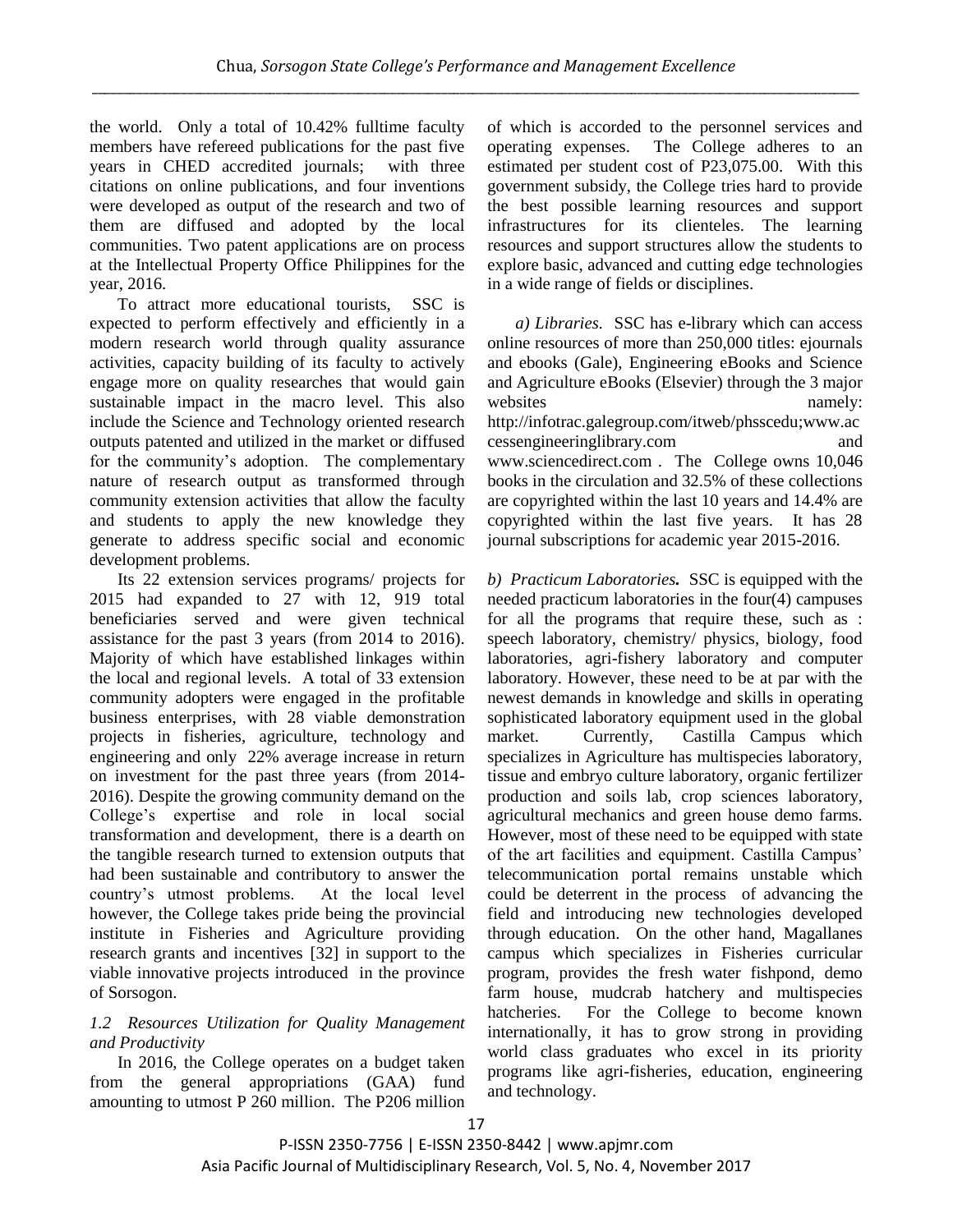

*Figure 2. SSC Learning Resources and Its Comparability to International Standards*

*c) Relevant Educational Resources*. Each of the four campuses have their own relevant educational resources (Figure 2), majority are currently enhanced to be comparable to international standards based on the engineering quality infrastructure standards, namely: library resource center, audio-visual center, social hall and audio-visual center, training centers. In addition, the Sorsogon city campus has established the Salvador H. Escudero III (SHE) museum as one of the added tourist information center on scheduled educational tours. The College has been the recipient of lot donations which has started the establishment of the building for its Engineering Programs at Baribag, Bacon District Sorsogon City and SSC Gubat Campus in Gubat , Sorsogon. With the BOT approved strategic development plan of the College until year 2022, the establishment of educational support infrastructure and development facilities are on top of the list of development pipelines.

*d) Established linkages with relevant disciplinal and professional sectors.*There are existing partnerships with the external collaborating agencies who provide funding for various instruction, research and extension related projects and activities. There were 64 institutions/agencies which have active linkages with the College, 15 of these are agencies from the local to regional level and five from the international level all with approved memorandum of agreements (MOAs). The SSC Language and Culture Research Center has been established with the Kokuzai Kotoba Gakuin based in Japan as collaborating school; the United Nations World Food Programme and the Philippine German Savings Bank Foundation are for its research and extension programs, plus additional international linkages with the four Japan educational institutions namely: Shizouka Association for International Relations, University of Shizouka, and Kokusai Kotoba Gakuin and KKG College of Foreign Language.

*e) For the industries*, several linkages were established which serve as the yearly On-the-Job training site for the students ranging from the multinational companies that are based in the export processing zones of the Region IV and Manila .

However, the College lacks report on the productivity of its graduates and the current skills required by the global market that could be transcribed in the policy reforms of the College and enhancement of the curricular programs geared towards internationalization. The College positions itself to the growing impact of the ASEAN integration to the academic community. With the Asian Economic Community blueprint, it had specified the implementation of mutual recognition agreements (MRA) for various services including accountancy, tourism, engineering, architecture and other professional services since 2015. It also mandated the ASEAN Universities Network (AUN) to enhance cooperation among member universities and facilitate the mobility of both students and staff within the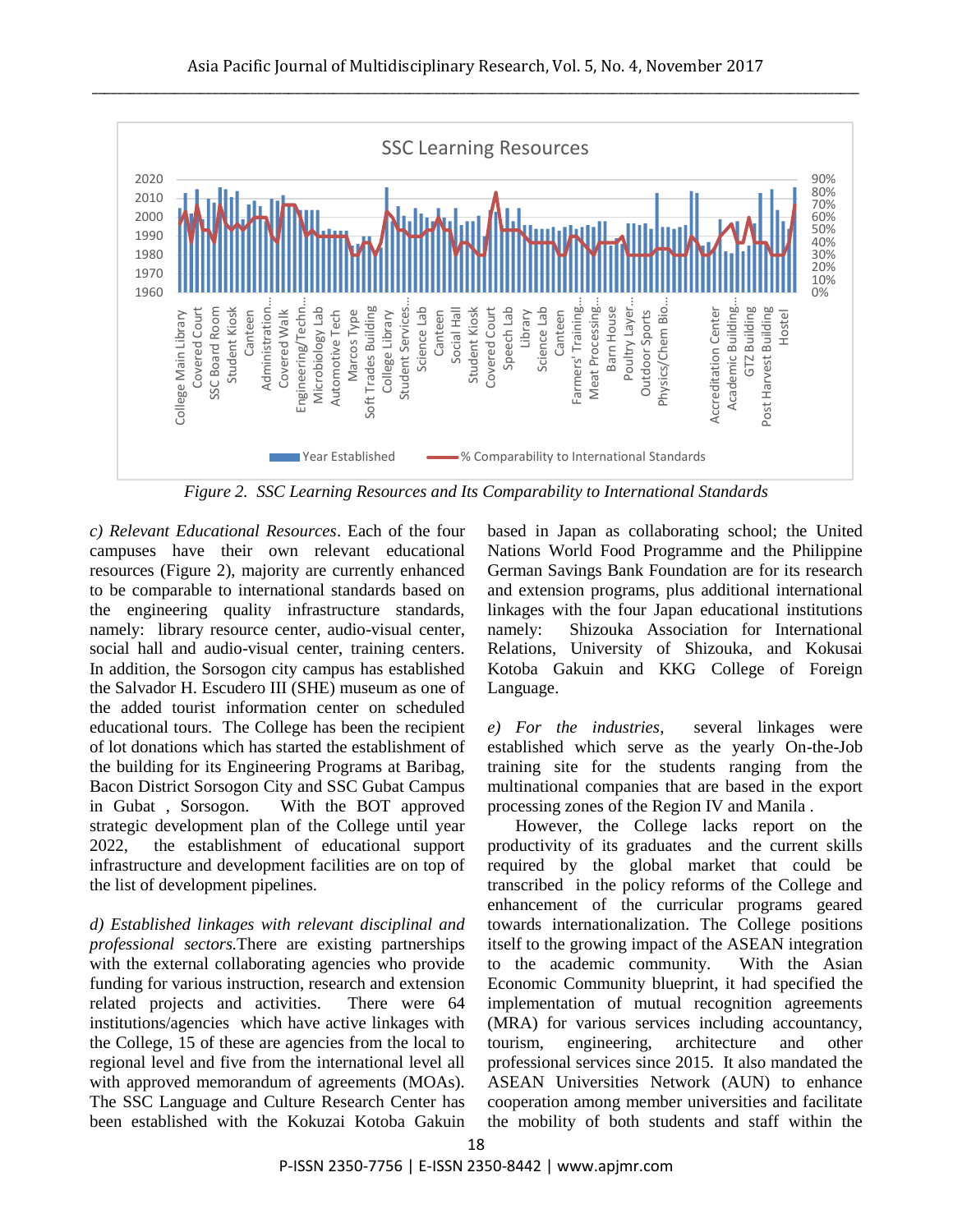ASEAN region (asean.aim.edu [33].Among the AUN members, the College has established tie-ups with the three Japanese leading educational institutions and the United Nations World Food Programme for its instruction, research and extension services respectively.

# *2. Analyzing SSCs Management System for Quality Educational Performance Excellence*

The Philippine Quality Award PQA[34] sets the blueprint for the country's integrated approach to improve economy-wide productivity in response to the growing challenges of globalization as institutionalized through the signing of [Republic Act](http://www.pqa.org.ph/republic-act.php)  [9013](http://www.pqa.org.ph/republic-act.php) (Philippine Quality Award Act). This sets a standard of excellence to help Filipino organizations like the SSC as an HEI achieve world-class performance and become competitive based on the principles of Total Quality Management (TQM). Table 2 reveals the assessment result of SSC using the PQA Education criteria.

Based on the assessment in Table2, the College performs well on Leadership criteria (3.8; aligned). This implies that the senior leaders have clearly communicated and provided the direction, set and role model the College's vision, mission and values from the administration down to the lowest level. However, the leaders need to focus on improving organizational performance specifically on emphasizing action to accomplish the school's objectives and improve performance (3.00).Salmi [35] emphasized that a strong leader and an articulated strategic plan will translate vision into concrete programs.

Next, the College performs well in Measurement Analysis and Knowledge Management. It has systematic procedure on how performances (individual, office, institutional) are measured (3.1). This could be attributed to the periodic reviews of the performances of every individual/ office as compared to the performance expectations. The performance data are used on performance improvement, performance analysis and reviews. In this category however, the College needs to secure a reliable and user-friendly data information and information technology system(2.0; Reacting to problems). This is necessary that in the event of emergency, the College has a systematic availability of hardware and software systems in place. Also ensuring that all the pertinent data of the college could be secured on time, accurately and ascertains confidentiality. Given the rapid pace of technological change, Elliot, et.al.,[36]emphasized that the decentralization of computing and the proliferation of computers, networks, and users of varying capabilities in the academic setting, information security are areas of significant importance in higher education.

Another strength appertains toResults Category wherein the College generally has measures of performance for educational programs and offerings and services (3.15; systematic process).The College's educational system are focused on the student learning and customer focused results(3.8;aligned)as well as workforce focused results (3.75;aligned) and leadership, governance and societal responsibility result (3.67; aligned). However, in order for the college to aspire performance excellence, its budget financial and market results (2.50; reacting to problems) need to be strengthened. This relates to the aggregate measures which are tracked to evaluate the financial return on investments provided by the College.

| N <sub>0</sub> | <b>CATEGORY</b>                        | <b>MEAN SCORE</b> | <b>DESCRIPTION</b>        |
|----------------|----------------------------------------|-------------------|---------------------------|
|                | <b>LEADERSHIP</b>                      | 3.8               | Aligned                   |
|                | <b>STRATEGY</b>                        | 2.9               | <b>Systematic Process</b> |
|                | <b>CUSTOMERS</b>                       | 2.8               | <b>Systematic Process</b> |
|                | MEASUREMENT ANALYSIS & KNOWLEDGE MGMT. | 3.1               | <b>Systematic Process</b> |
|                | <b>WORKFORCE</b>                       | 2.8               | <b>Systematic Process</b> |
| 6              | <b>OPERATIONS</b>                      | 2.7               | <b>Systematic Process</b> |
|                | <b>RESULTS</b>                         | 3.15              | <b>Systematic Process</b> |
|                | <b>Over-all Mean Score</b>             | 3.04              | <b>Systematic Process</b> |

Table 2. Over-all Result of SSCs Management System for Educational Performance Excellence

*Scale: 1-No process in place - we are not doing this; 2-Reacting to problems ( we use a basic primary reactive process); 3-Systematic Process ( we use a systematic process that has been improved; 4-Aligned (We use a process that aligns our activities from the top to bottom); 5-Integrated we use a process that is integrated with other processes across the school; 6-Benchmark (we are the benchmark in our education sector or beyond); and DK -don't know.*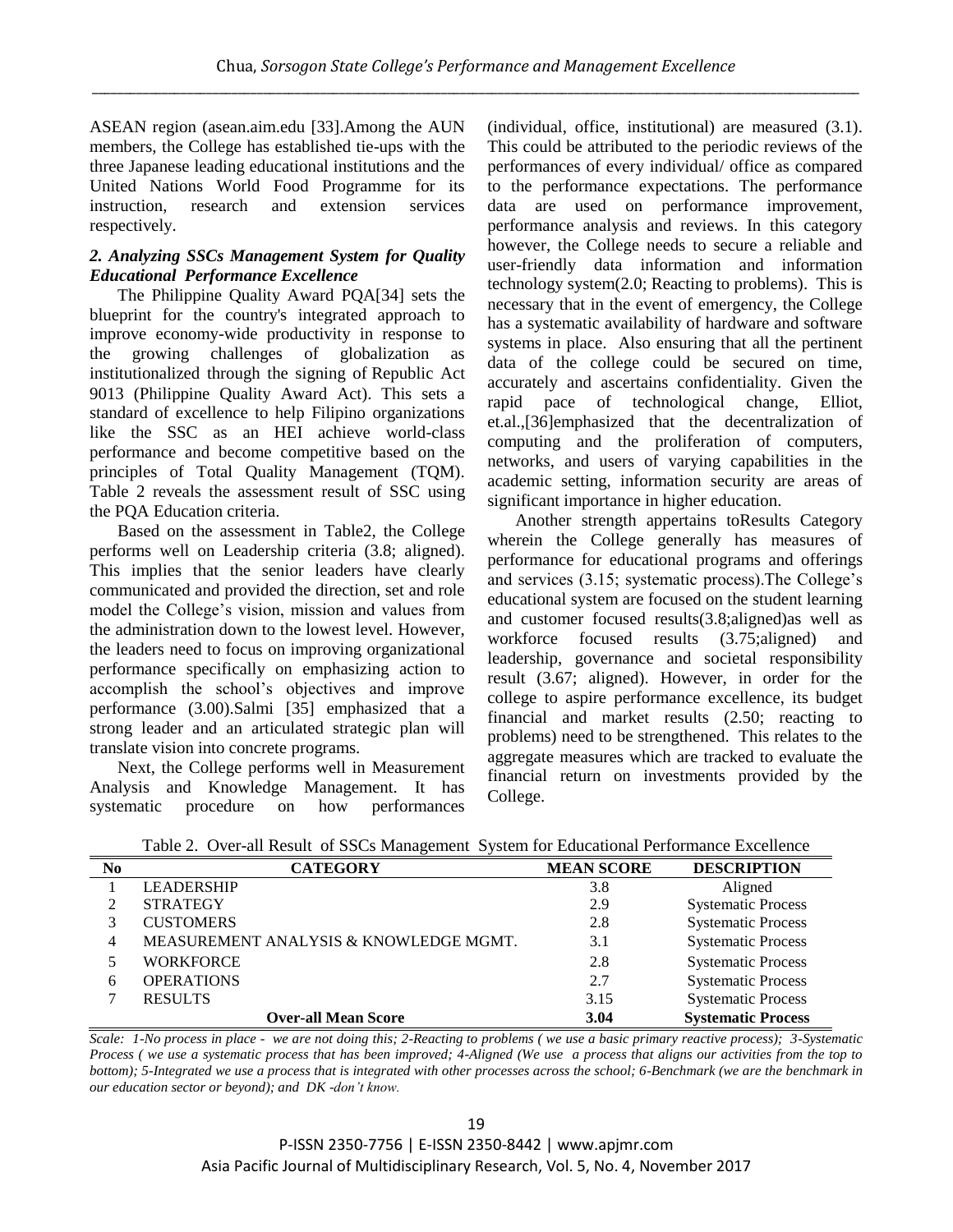# *3. SSC's educational tourism challenges amidst the prospect of internationalization*

Taking into account the psychographic segmentation approach, interviews disclosed the new educational tourism market trends of the millennial educational tourists (changing lifestyle: combinational of learning and fun; motivational needs: shifting needs (belongingness using social media platform, security, physiological and egointegrative -self-esteem) have to be considered in the educational framework. To perform excellently in Educational Tourism,the College needs to leverage its future directions based on its niche,the mandatesand its stakeholders. Upon analyzing the case of SSC, the following framework emerged as the most pressing challenges faced by the College to sustain its internationalization programs.

*3.1 SSC Operations. (Educational Program and Process Design).* Henny[37] proposed the educational trends that will shape the future of education in the next 20 years, such as: personalized and blended learning, project-based, field experience, andmentoring. The proponent identified four (4) emerging needs under this category. 1) As the College is expected to provide opportunities for the faculty and students' inter country mobility such as:fellowship/ scholarship programs abroad. Performance excellence in Educational Tourism would leverage on the process and innovations management specifically on the inbound and outbound flow of students' learning experiences as an aid forhealthy exchange of learning insights and new knowledge sharing.2) For process efficiency and management, the College has to embark on bottom-up budgeting, highlighting transparency and accountability at the core of efficient service. It has to invest on modern learning resources and support services facilities and equipment to be utilized for instruction, research, extension and administrative workspaces. In addition, it is important 3) to provide good working conditions that would yield increased productivity and quality services to the SSC clientele. For Robertson et.al., [38] a macro-ergonomics intervention consisting of flexible workspace design and ergonomics training are found to have positive significant effect on the psychosocial work environment, health, and work effectiveness which foster communication and collaboration, and business process efficiency (time and costs).Also, 4) it is important for SSC to come up with a safety and

emergency preparedness plan that is aligned and cascaded down to the lowest level clientele.

*3.2 SSC Workforce and Clienteles.* Having the millenials as the largest generation workforce, the fast changing skills and competencies requirement of the external market need to be paralleled with the experiences acquired by the SSC graduates, glocalization has to be introduced or else job mismatch may impact an escalating number of unemployment in the province. A strategy to capacitate the faculty in a competency-based curriculum through instruction, research and extension interface would direct towards the vision of the College for 2020. Sugai and Horner [39] in School Psychology Review developed a promising approach for expanding and sustaining school wide positive behavior support. With the application of the Psychosocial perspective, it is necessary to maximize the holistic development of all the SSC personnel including professional growth and work satisfaction through training and seminars in line with their fields of specialization; grants-in aid programmes for further learning opportunities and field study tours, immersions and educational visits locally and abroad could be given in varied settings. Also, the College needs to expand its collaboration or partnerships with other academic institutions, industries and external funding agencies.

*3.3 Measurement Analysis and Knowledge Management. (Capitalizing on the effective and efficient service deliveries through information and communications technology)*. The requirements of the MAKM include: Performance Measurement, Performance Analysis and Review, Performance Improvement, Organizational Knowledge and Data , Information and Information Technology. The performance measurement system known as Strategic Performance Management System (SPMS) of the College is systematically updated with the needs of its initial beneficiaries. Each faculty or personnel makes his Individual Performance Commitment Review (IPCR) while the office heads sets his Office Performance Commitment Reviews (OPCRs). Both are evaluated at the end of the year to assess individual and office performances based on targets. Monitoring and evaluation processes are embedded in the performance management system standard set by the administration. The knowledge and resources of the College are used to embed learning in the way it operates. However its weakest link (among the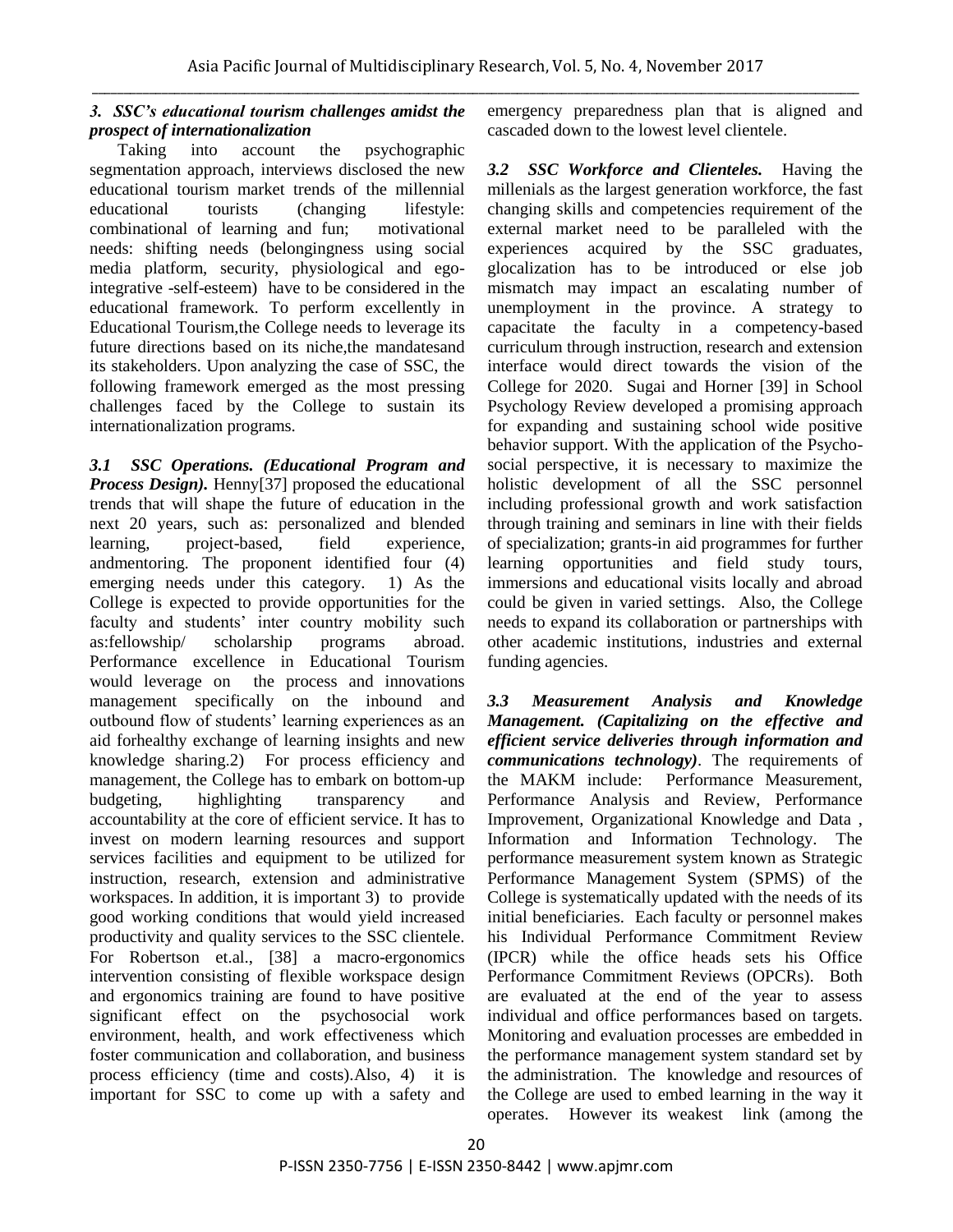parameters of MAKM), lies in the poor maximization in the use of ICT-enabled services deliveries due to geographical consideration. For the College to efficiently participate at the global sphere, it has to optimize its technology-driven potentialities. ICTenabled tools would further promote the Tourism potentials of the province of Sorsogon and show-off technology generated products and innovative projects of the SSCians including developments of the Bicol Region's banner commodities to boost the local market and strengthen access for wider collaborations in the promotion of the local economies in the world market.

*3.4 Strategy. (Quality and Relevance of Research Capability and Output).* The Collegehas transformed its policy directions towards strengthening the instruction-research-extension interface for holistic approach to performance and management excellence. The administration regularly participates in the local, regional/ national development planning that would address community-driven needs. The proposal for an enhanced Research and Extension Manual of Operations characterizes a unified research and extension platform that would motivate more faculty and students research outputs that would uplift the over-all dimensions of the community beneficiaries. The College's faculty experts are trained and rigorously tapped for more established projects with the regional and national / international partners. These are being sustained through a systematized plan to optimize the community development programs / projects based on the agenda of the College. There are collaborative research and extension projects across the Colleges with extended linkages and funding grants which become a good practice while addressing budgetary constraints and promoting an exchange of extension resources and laboratories. Also, the College aims at trajectory of increasing itsCHED accredited Centers of Excellence (COE) and Centers of Development (COD) in the curricular programs offered. This is also corollary to increasing the number of quality research Centers adjunct with the number of faculty actively pursuing innovative researches**.**In addition, the establishment of a faculty and students exchange programs have started to evolve creating pathways for the future of SSC's educational excellence beyond borders. Employees' motivation remain at the core, spearheading opportunities for immersions abroad,

bench learning, students exchange program, curriculum benchmarking, harmonization of program offerings and or unification of general education programs and enforcing departmentalized examinations. Adaptive mechanisms of educational tourists (visiting and or studying) would be more meaningful as they embark on how the college's developing educational practices would yield more profitable and holistic impactto their development.

### *4. SSC Educational Tourism: Integrating Psychology to local tourism learning experience*  **Project Title: SSC GIBALON : A Research, Innovation and Educational Tourism Hub for the Sorsoguenos**

The proposed project would topple the challenges faced by the College to perform efficiently as an Educational Tourism Center in Sorsogon, Philippines. The College being the only public higher education in the province of Sorsogon is expected to serve as the primordial arm in supporting the country's thrusts for inclusive and sustainable economic development at par with global quality standards. This innovation and transformation plan encapsulates the new role of SSC as an agent of social transformation and change at the local level integrating Psychology and its application in local tourism learning experiences.

For the Sorsoguenos, the word GIBALON refers to the place in Magallanes, Sorsogon, one of the province's 16 towns in the Bicol region where the first Catholic mass in Luzon Island, Philippines was celebrated in 1569. Gibalon or Ibalon was an important center of trade and commerce during the Spanish period Escobal[40]. His published researches construed that the town of Magallanes in Sorsogon, Philippines had a glorious history that needs to be appreciated by the present generation. Every year, a commemoration of this significant history of the province where "The Land of Kasangayahan" is celebrated with festivities and appreciation of the richness of its culture, heritage and bountiful produce. The proponent, as one of the few voices on local history, aimed to relive through education the proponent's high regard to appreciating the richness of its local history, heritage and culture. Also, the growing demand for Tourism in the province is timely to delve on the College's thrust of rousing educational, cultural and environmental tourism and preservation of the local identity. The places of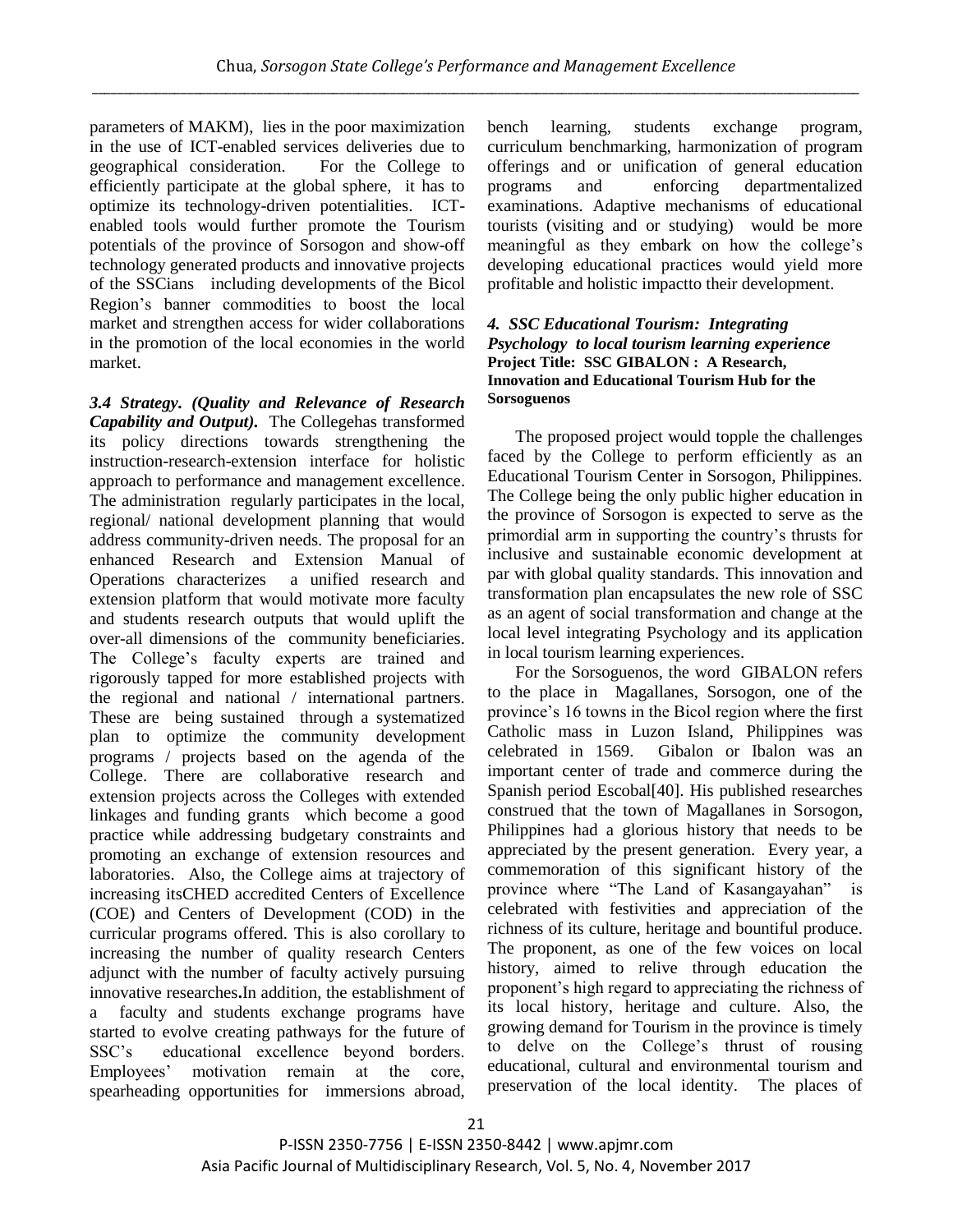interest would also cater to the varied tourist motivations focused on organizational performance excellence in educational tourism quality management.

The project introduces the Psychology of Tourism Management integrating the grounded theories of Stebbins [41] Serious Leisure Perspective (SLP); Special Interest Tourism of Read [42] and the Leisure-Education Hybrid Smith and Jenner[43]in the local community tourism experience on the four major components under the acronym of GIBALON to wit: 1) **G**rowing **I**nnovations in Research and Educational Tourism (the research component of the project focusing on SSC's banner programs; 2) **B**lended **A**pplied **L**earning (the instruction component with innovations more focused on the utilization of the technology-enabled tools in teaching and laboratory subjects and introduction of new programs that would address the needs of the local tourism industry and the future of education); 3). **O**ptimizing SSC resources for effective management and utilization. 4) **N**urturing Healthy and Wealthy Communities.

This would integrate the sustainable local community tourism upon considering the psychographic variables yielding various tourists travel motivations, lifestyle and needs. As education is becoming an important part of the leisure environment creating new demand for leisure products which have an educational / learning component Ritchie[44]. This aims to introduce a community-like structure inside SSC where education-leisure collides, redefining the new role of SSC. Thus, holds position to the several modernization projects for the College specifically on the learning resources such as: Laboratories, Lecture Rooms, Post-Harvest Building, Demo Farms and Hatcheries to attract educational tourists. The College shall partake in the modernization of these through cost –sharing scheme and collaborations for funding support for the state of the art infrastructure projects. This would showcase the leisure –educational psychology hybrid on tourism development to include the following : Experimental Research Ponds; Book and Bed Ecolodges ;Tree Houses with hammocks for low cost housing catering to the millennial tourists demands and social/educational team building activities ; SSC RDE Center and One Stop Business Shop including SSC GIBALON Tourism Showroom; Eco-Restaurant that caters to local cuisine which is distinct of style and Sorsoganon preparation by the SSC Technology

students; Multipurpose Function Halls for conventions/ educational functions, equipped with Health and Therapeutic Wellness Center (year round natural healing sessions and trainings); Information and communications technologies infrastructure to cater the tourists needs for fast and efficient communicational portal worldwide; and added educational tourism amenities for the varied educational tourism-leisure interests of the visitors/travellers.

For sustainability plan, the College through the support of the local government unit shall introduce the psychographic segmentation approach to highlight the unique features of local tourism experiences. In the study of Chua [45]utilizing the SSC Tourism Circuit Laneswould sustainably address the various tourists interests and motivations specifically on lean months. Chua's study introduced EcoAdventure Lane; AquaAdventure Lane; The Kasangayahan Lane (Cultural Tourism)and the Educational Lane. The last lane features the College's Educational Tourism programs.

# **CONCLUSION AND RECOMMENDATIONS**

Upon analyzing the College's academic performance and the quality and relevance of its mandates to the international standards of educational performance excellence, the Sorsogon State College (SSC) has an inclusive potential capacity to manage Educational Tourism in Sorsogon, Philippines. To attract more educational tourists, SSC is expected to perform effectively and efficiently in a modern research world through quality assurance activities, capacity building of its faculty to actively engage more on quality instruction, generation of research outputs that would gain sustainable impact in the macro level, marketed or diffused for the community's adoption. The over-all quality of educational performance of SSC is central to leadership including the key aspects of its governance system such as personnel behaviour, fulfilment of the societal responsibilities and community support. With these, an academe-led innovation and qualitative transformation project anchored on the Psychology of Tourism is introduced.Further enhancements on organizational performance are needed by the College on operations, workforce and customers support.Toboost its internationalization program, the College has to strengthen its policies on the faculty and students inter-country mobilityfor more healthy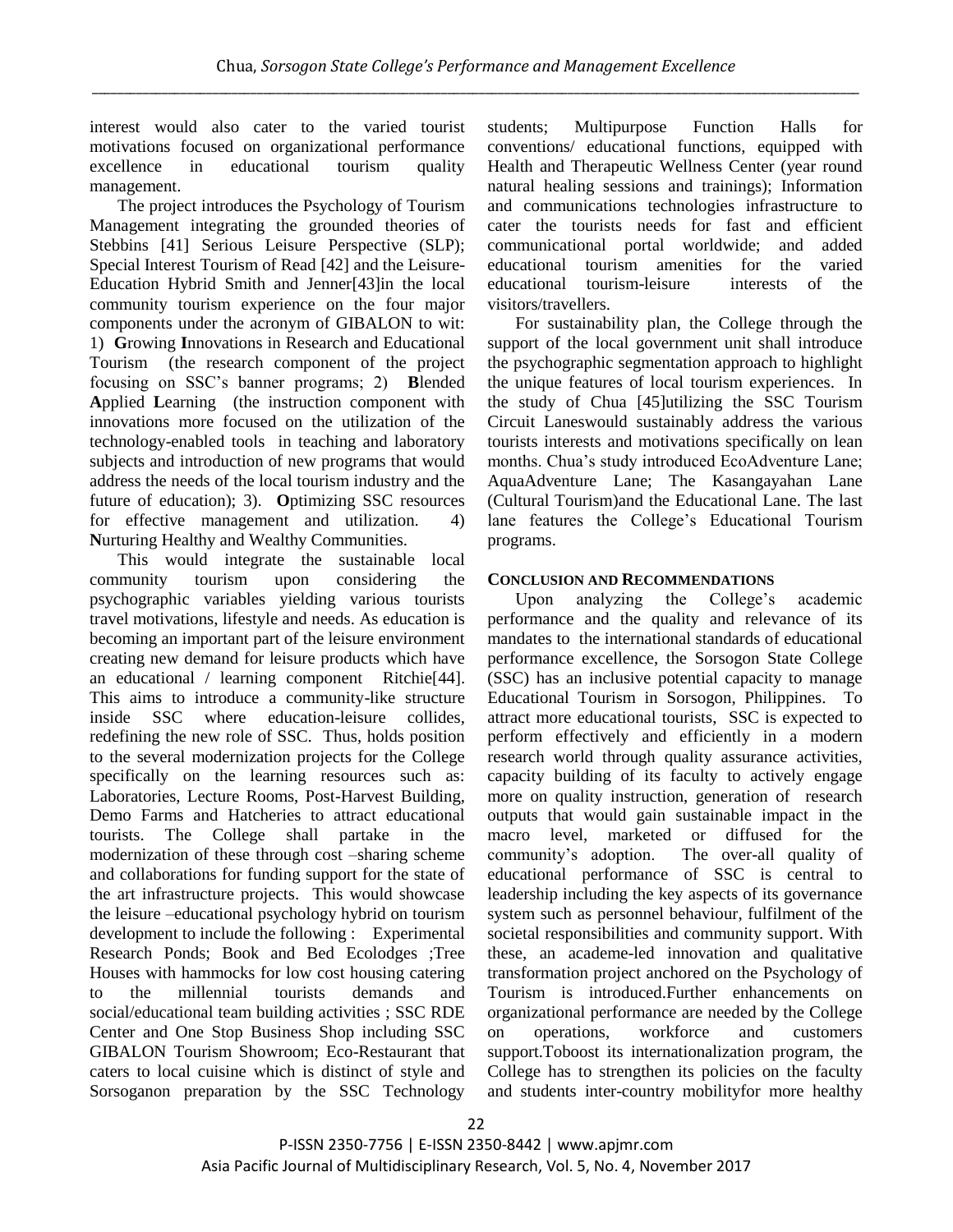and wealthy exchange of academic learning and experiences. Also, the shift in focus to knowledgebased economic management is recommended to maximize the utilization of the College's resources based on the future educational tourism demands in the province and the larger market. Thisnarrows the gap between the job-skills mismatch compelling the required resources from skills to modern facilities needed in instruction- research-extension service functions of the College.

#### **REFERENCES**

- [1] Basil, O. C. (2016) *The Importance of Education in Tourism Development and Sustainment*. FTMS Magazine p. 20. History and International Relations University of Calabar : Nigeria, url: https://goo.gl/o4nhbQ
- [2] Smith, C. & Jenner, P. (1997). *Educational tourism*. Travel & Tourism Analyst, 3, 60–75
- [3] Donaldson, R and Gatsinzi, J. (2005). *[Africa](https://journals.co.za/content/journal/afrins)  [Insight](https://journals.co.za/content/journal/afrins)*, 35(3), Sep 2005, p. 19 – 24
- [4] Ankomah,P. and R. Trent Larson (2014). *Education Tourism: A Strategy to Sustainable Tourism Development in Sub-Saharan Africa*. Conference Title: Special issue: Tourism and African development trends and critical issues. DPMN Bulletin 2000, 7(1), 19-24 ref. 16, USA.
- [5] Sharma, A. (2015). *Educational Tourism: Strategy for Sustainable Tourism Development with reference of Hadauti and Shekhawati Regions of Rajasthan ,India* . Journal of Knowledge Management, Economics and Information Technology. Vol.5, Issue 4. Retrieved: https://goo.gl/SvcaSd on January 2017.
- [6] Abubakar, A., Shneikat, B.,Oday, A. (2014). *[Motivational factors for educational](http://www.sciencedirect.com/science/article/pii/S2211973614000191)  [tourism: A case study in Northern Cyprus.](http://www.sciencedirect.com/science/article/pii/S2211973614000191)* Tourism Management Perspectives. 11: 58– 62. [doi](https://en.wikipedia.org/wiki/Digital_object_identifier)[:10.1016/j.tmp.2014.04.002.](https://dx.doi.org/10.1016%2Fj.tmp.2014.04.002)
- [7] The Times Higher Education. *World university rankings* 2015-2016. Retrieved: https://goo.gl/RzTLV8 on December 1, 2016.
- [8] The Times Higher Education. *World university rankings* 2015-2016. Retrieved: https://goo.gl/FhhEkJ on December 1, 2016.
- [9] Sheldon, PJ, Fesenmaier, DR and Tribe, J. (2011) *The Tourism Education Futures Initiative (TEFI): Activating change in tourism education* Journal of Teaching in Travel and Tourism, 11 (1). pp. 2-23.
- [10] Smith A (2013). *The role of educational tourism in raising academic standards*. African Journal of Hospitality Tourism and Leisure Vol. 2(3).
- [11] Abubakar, A., Shneikat, B.,Oday, A. (2014). "Motivational factors for educational tourism: A case study in Northern Cyprus". *Tourism Management Perspectives*. **11**: 58– 62. [doi:](https://en.wikipedia.org/wiki/Digital_object_identifier)[10.1016/j.tmp.2014.04.002.](https://dx.doi.org/10.1016%2Fj.tmp.2014.04.002)
- [12] Simmons, R. (2003). *"How to Make a World-Class University."* South China Morning Post, January 18. Hong Kong, China
- [13] Salmi, J. (2009). *The Challenge of Establishing World-Class Universities.* Directions in Development. The World Bank: Washington, DC. Retrieved: https://goo.gl/jkT3Ta, on December 2, 2016.
- [14] Salmi, J. ( 2012). *The road to academic excellence : the making of world-class research universities*. Directions in development ; human development. Washington DC : World Bank. Retrieved https://goo.gl/auiKr4 on December 7, 2016.
- [15] Commission on Higher Education. (2014) Handbook on typology, outcomes-based education and institutional sustainability assessment. Retrieved: https://goo.gl/A6jWhC on December 2, 2016.
- [16] Philippine Quality Award. *Philippine quality award education criteria for performance excellence.* Retrieved : http:// pqa.org.ph on November 22, 2016.
- [17] Iloilo City's Plan for Educational Tourism, url: https://goo.gl/TszeiV
- [18] Chua, V. (2017). *Assessment of sustainable tourism potentialities of Sorsogon, Philippines*. International Journal of Current Research. Vol. 9, Issue 04. Commission on Higher Education National Agriculture and Fisheries. Retrieved : www.CHED-NAFES on December 5, 2016.
- [19] Krippendorf, (1987) in Pizam, A. and Mansfeld , Y (2009). *Consumer behaviour in travel and tourism*. The Haworth Press, Inc. Routledge
- [20] Craig-Smith, S. and French, C. (1994). Learning to live with tourism. Melbourne: Pitman Retrieved: https://goo.gl/ePYpCy, December 6, 2016.
- [21] Ayala, H. (1995). *From quality product to ecoproduct. Will Fiji set a precedent?* Tourism Management 16 (1) pp. 39-47.
- [22] Simkova, E. (2013). *Psychology and its application in tourism*. Elsevier Ltd. ; Procedia Social and Behavioral Sciences ,114 (317-321)
- [23] Mojica, R. (2016) *Transforming Cavite State University into a premier coffee university in Asia.* Presented in the Philippine Higher Education Career System Executive Development Program Colloquium at Marco Polo Hotel, Ortigas Pasig City last January, 2017.

P-ISSN 2350-7756 | E-ISSN 2350-8442 | www.apjmr.com Asia Pacific Journal of Multidisciplinary Research, Vol. 5, No. 4, November 2017